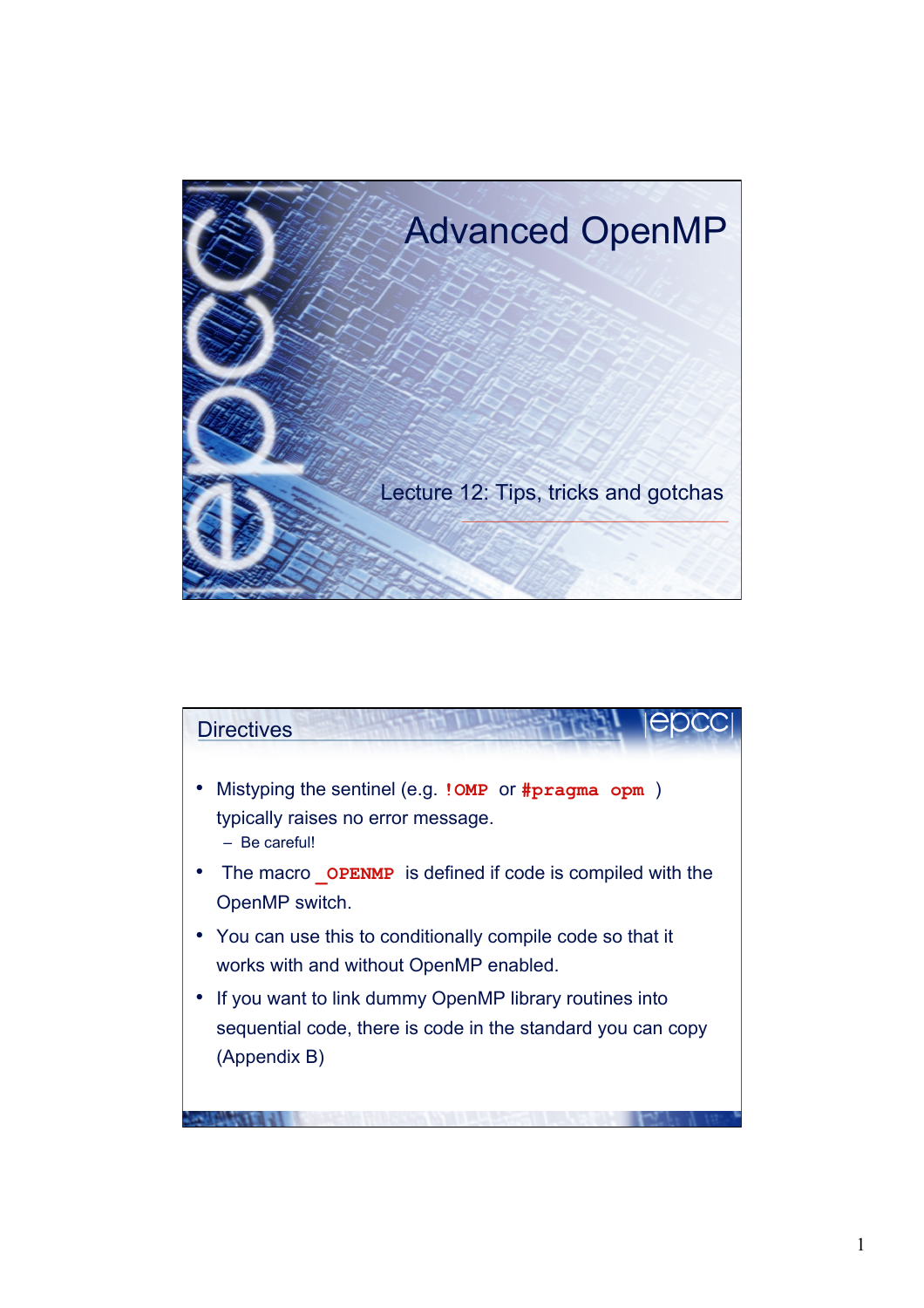

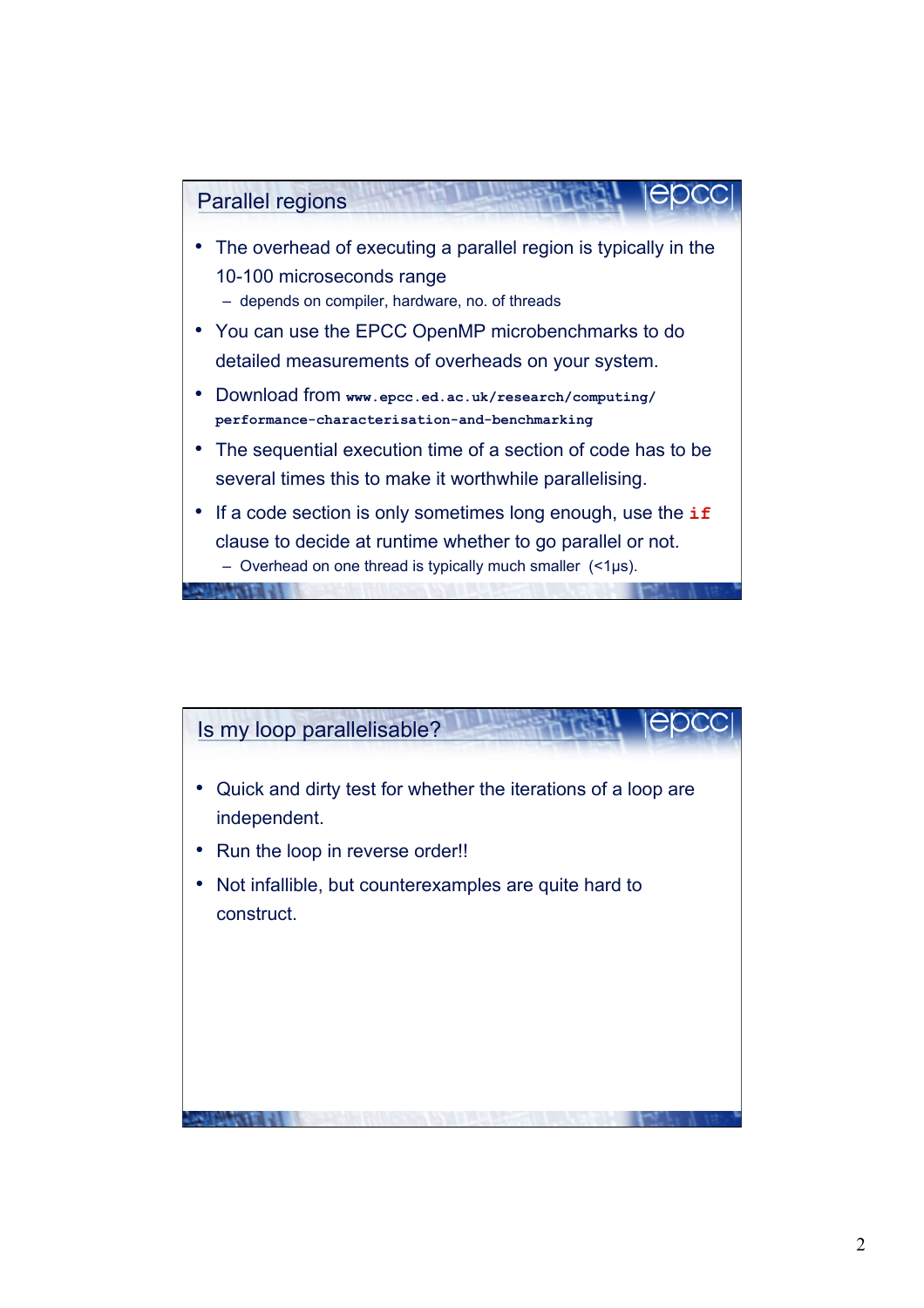

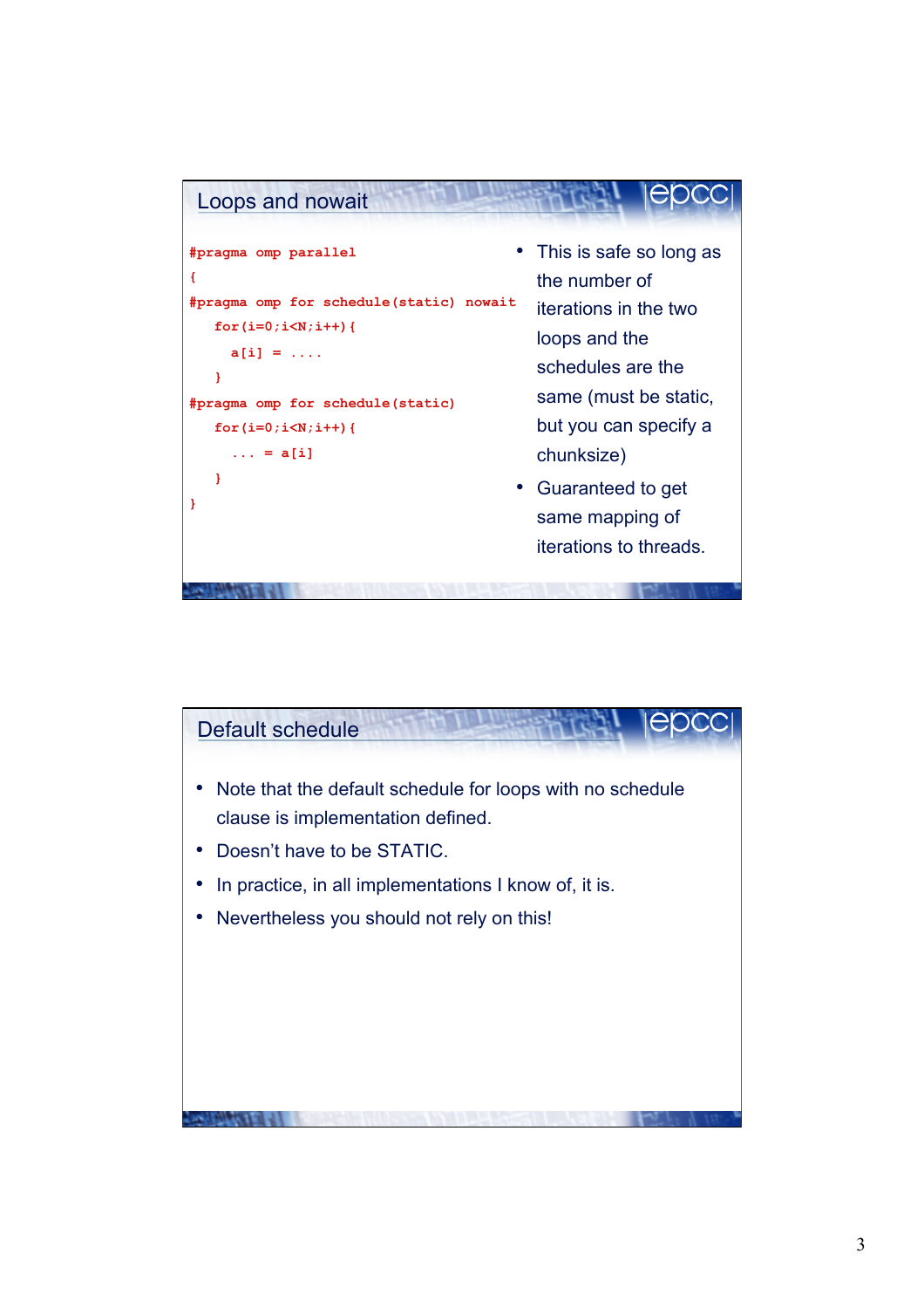

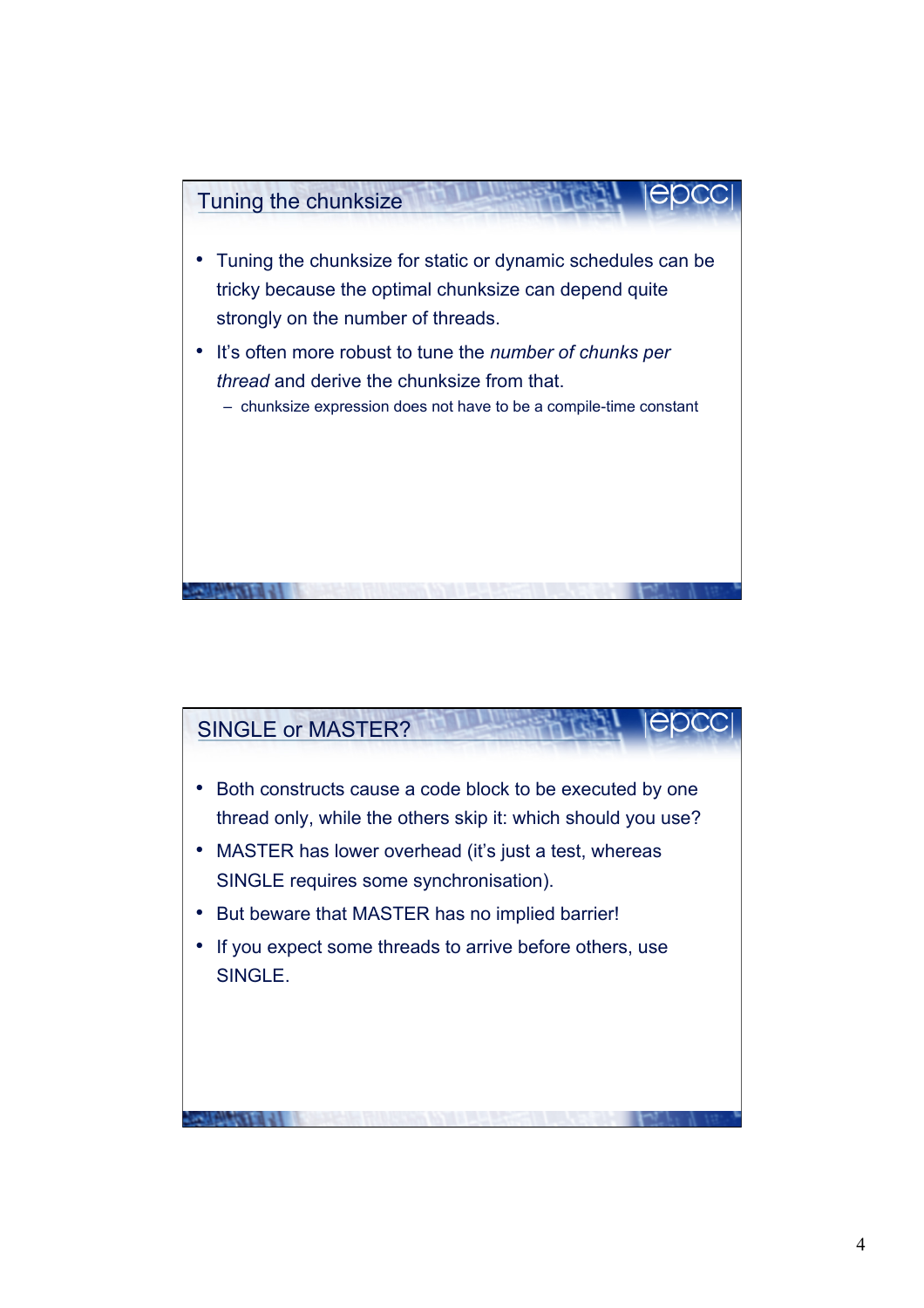

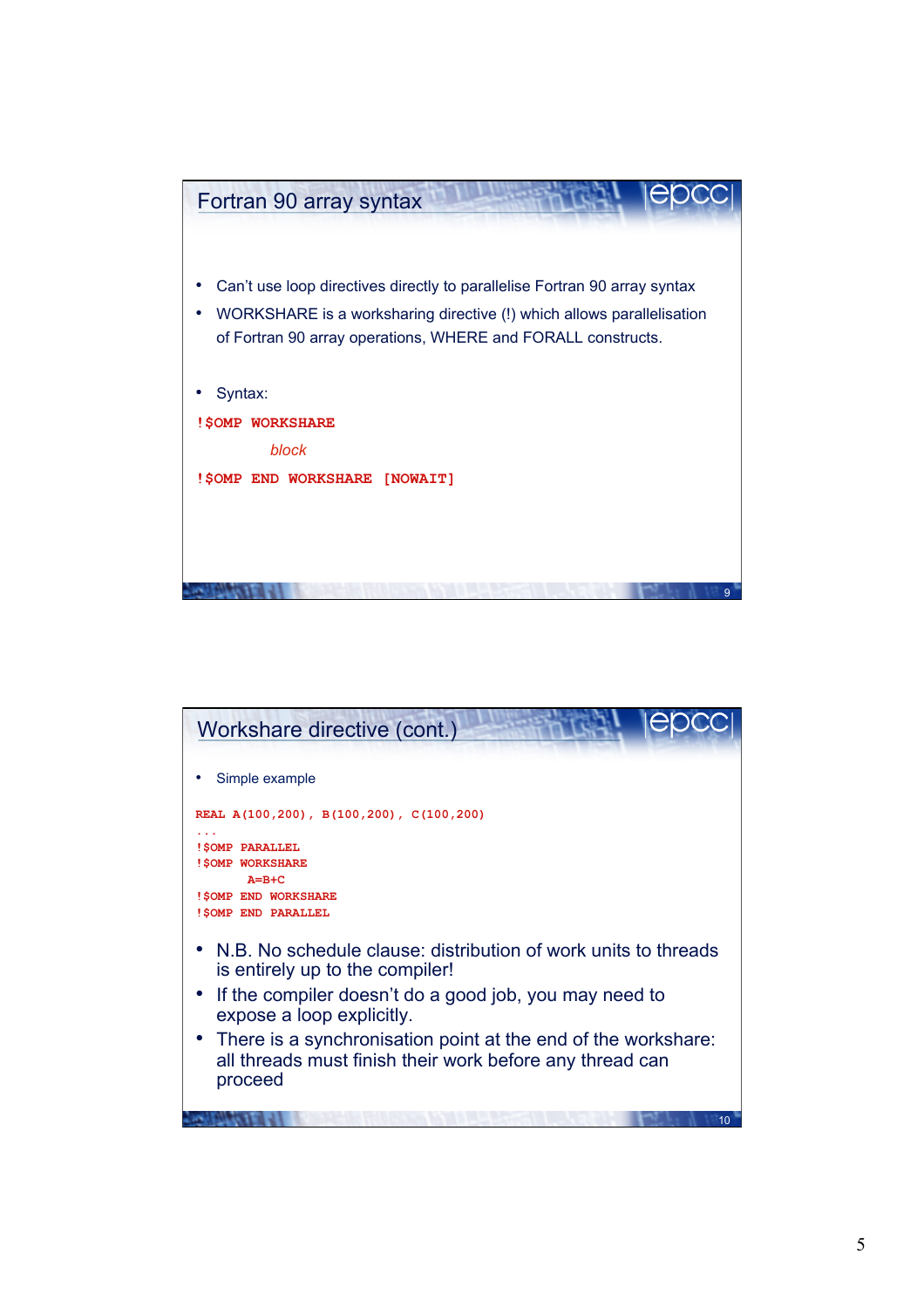

| Workshare directive (cont.)       |    |
|-----------------------------------|----|
| Example:                          |    |
| ! \$OMP PARALLEL WORKSHARE        |    |
| $A = B + C$                       |    |
| WHERE $(D \tneq ne. 0)$ $E = 1/D$ |    |
| !\$OMP ATOMIC                     |    |
| $t = t + SUM(F)$                  |    |
| FORALL $(i=1:n, X(i)=0) X(i)=1$   |    |
| ! \$OMP END PARALLEL WORKSHARE    |    |
|                                   |    |
|                                   |    |
|                                   | 12 |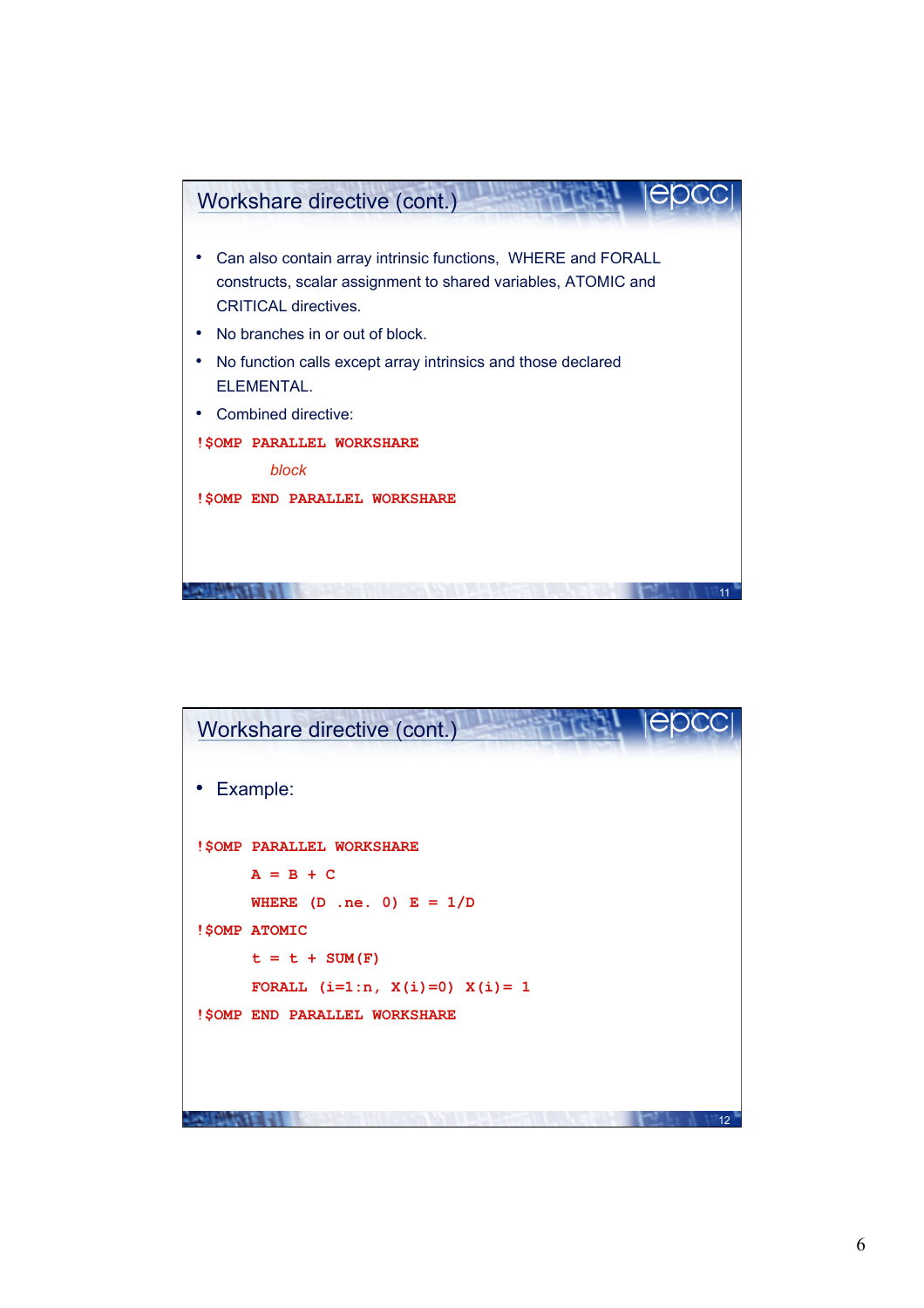

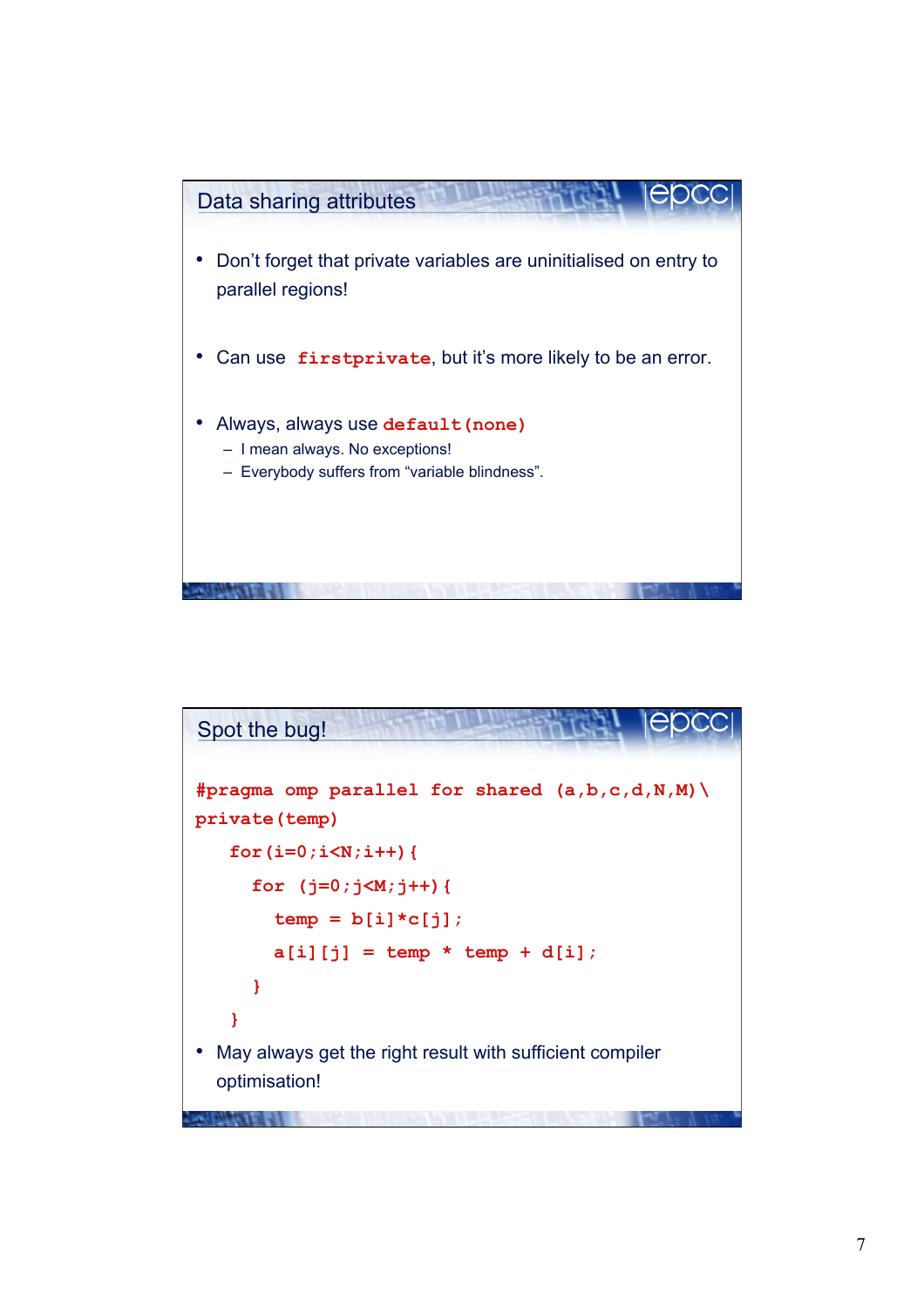

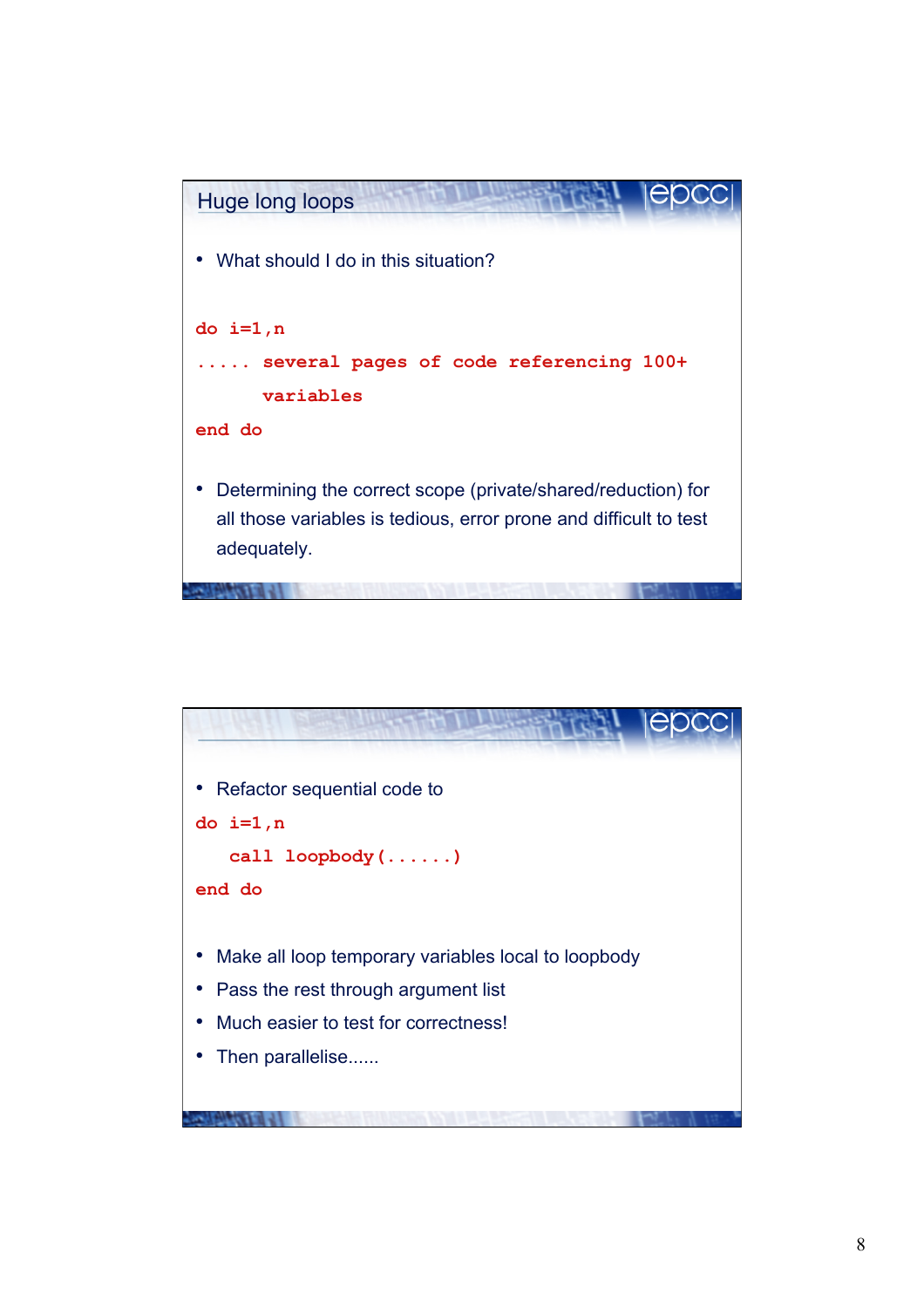

| Private global variables                                                                                |                       |  |
|---------------------------------------------------------------------------------------------------------|-----------------------|--|
| double foo;                                                                                             | extern double foo;    |  |
| #pragma omp parallel \<br>private (foo)                                                                 | double sumfunc(void){ |  |
|                                                                                                         | $\ldots$ = foo;       |  |
| foo = $\dots$                                                                                           |                       |  |
| $a =$ somefunc();                                                                                       |                       |  |
|                                                                                                         |                       |  |
| Unspecified whether the reference to foo in somefunc is to the<br>original storage or the private copy. |                       |  |
| Unportable and therefore unusable!                                                                      |                       |  |
| If you want access to the private copy, pass it through the<br>argument list.                           |                       |  |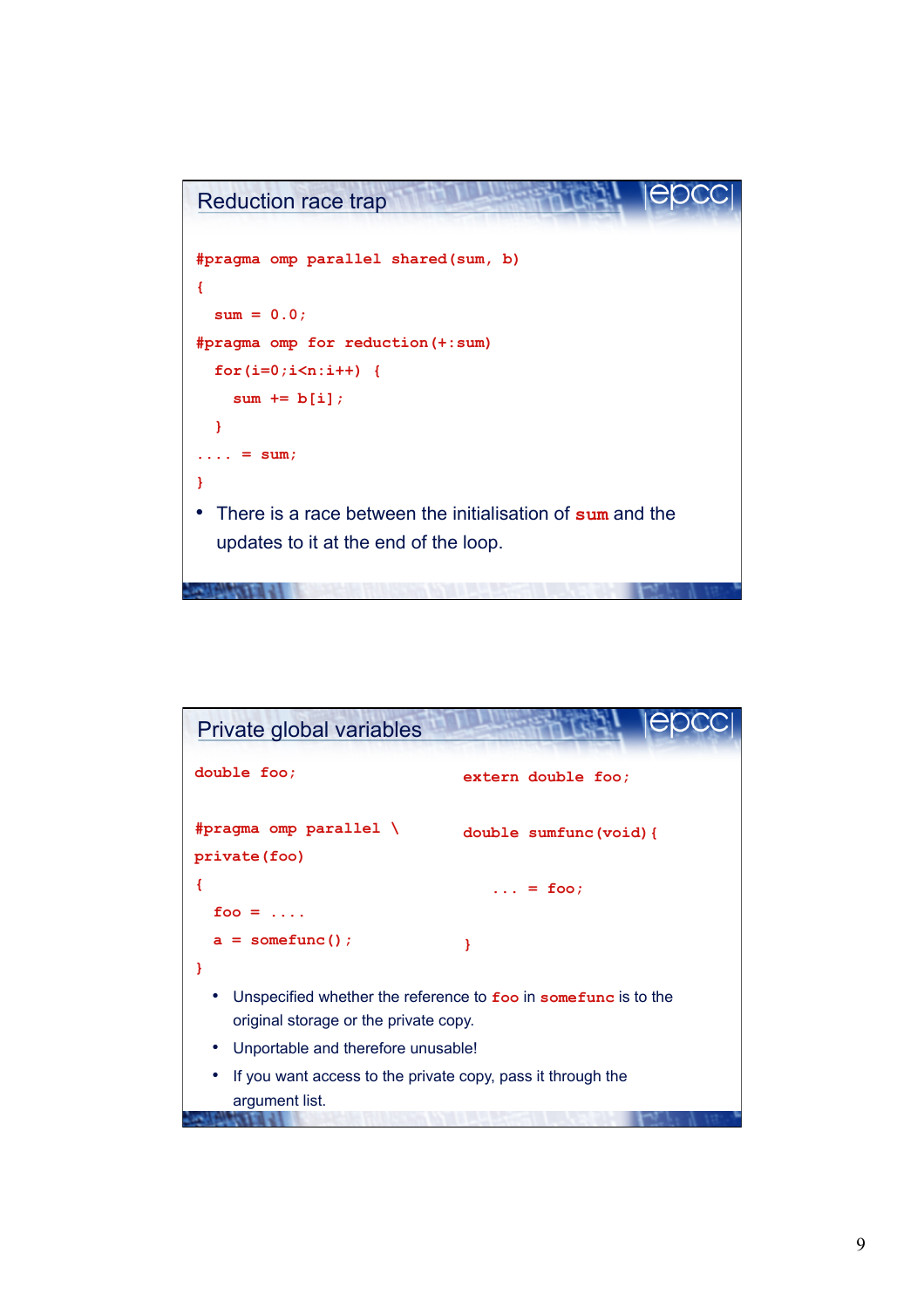

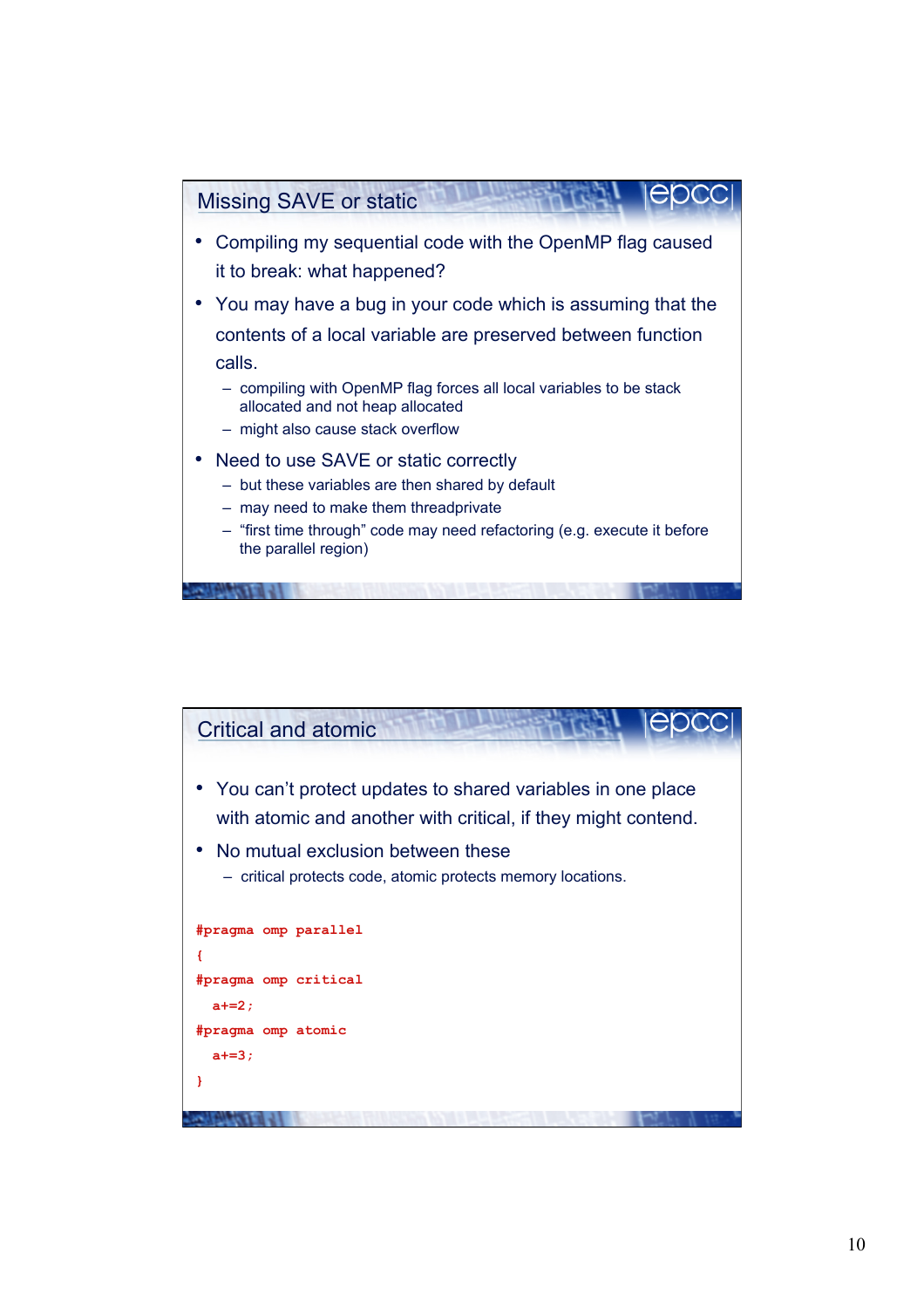

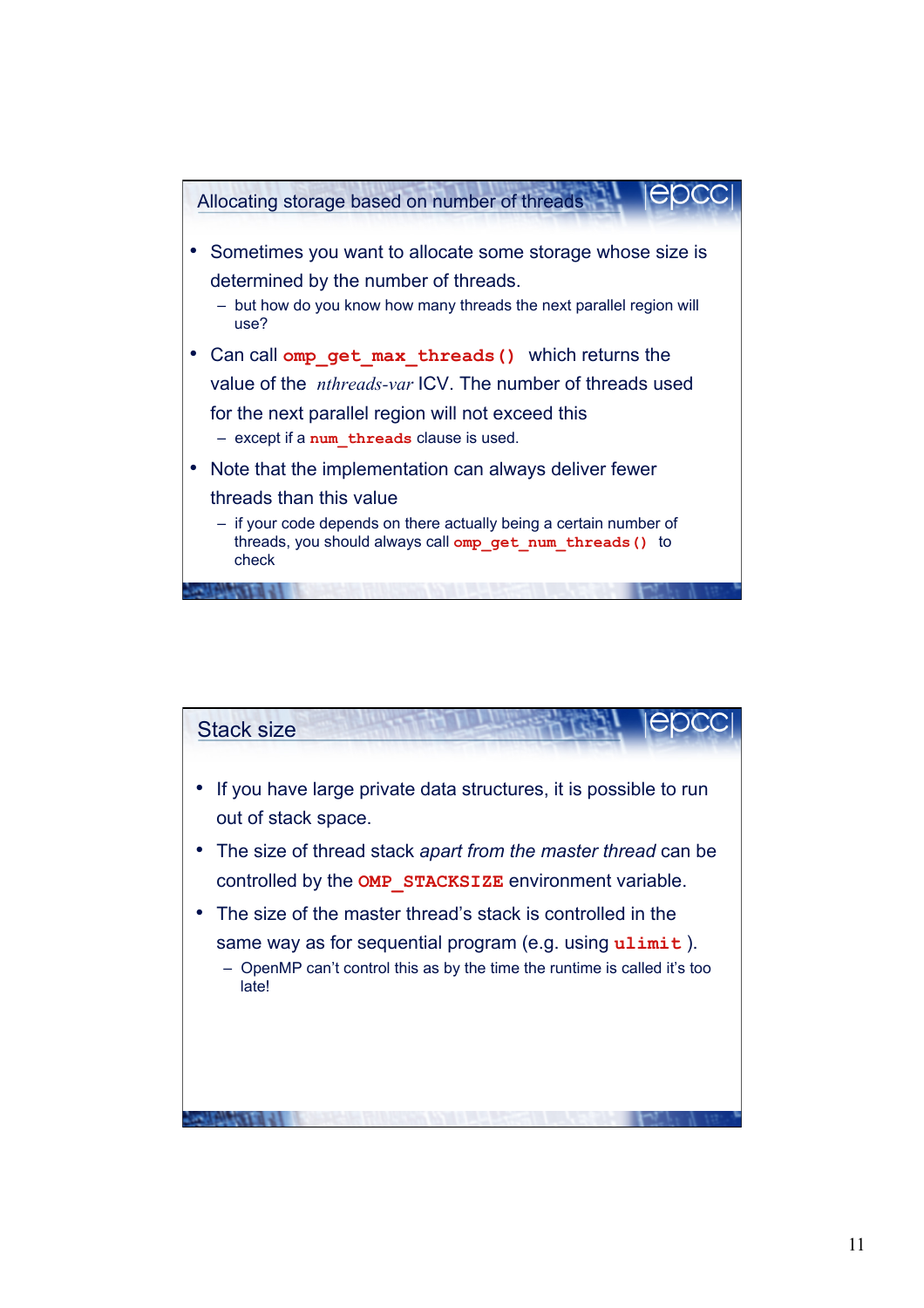